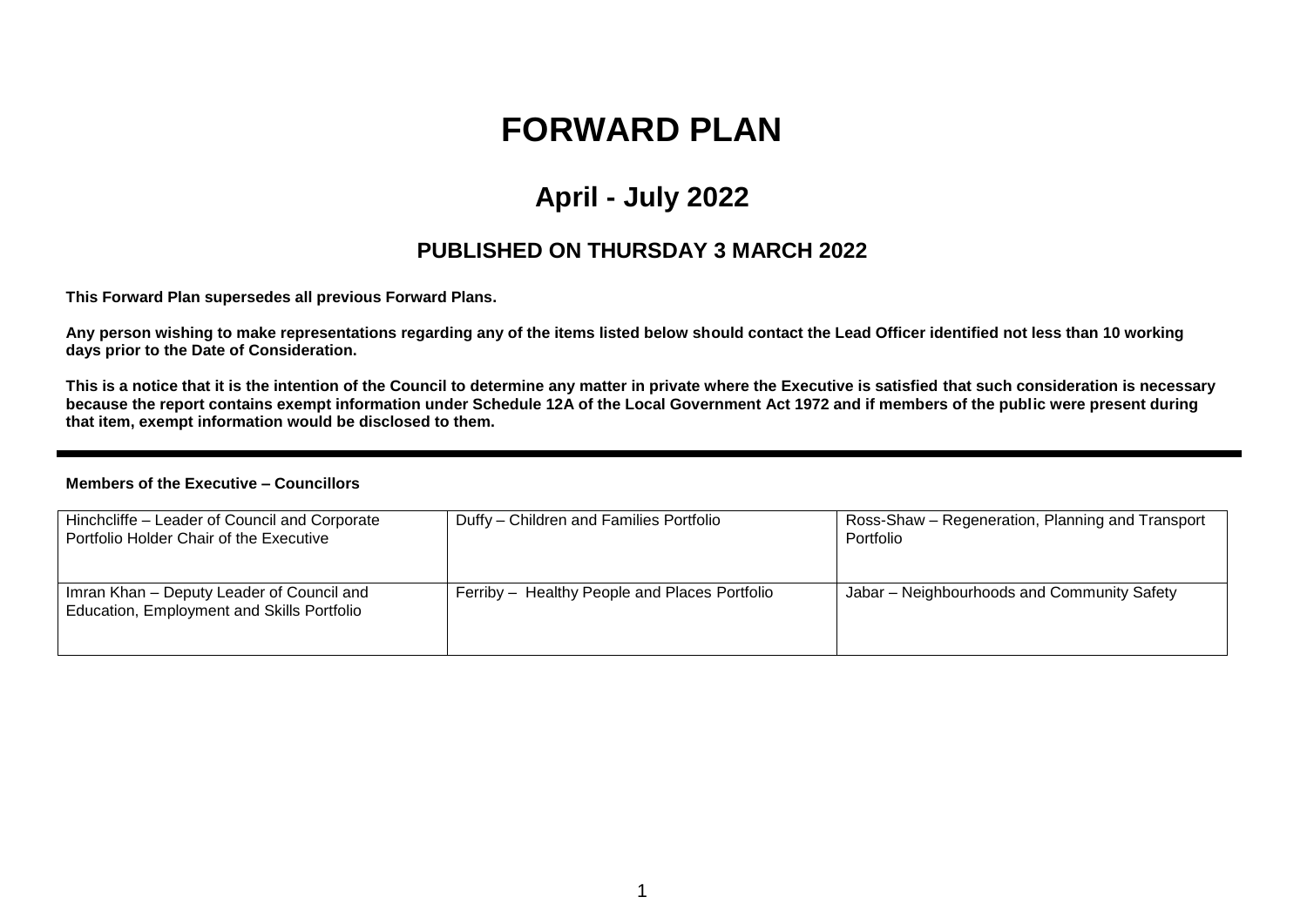#### **A. PROGRAMME OF KEY DECISIONS TO BE MADE BY THE EXECUTIVE AND AGENDA ITEMS FOR THE EXECUTIVE**

A definition of what constitutes a key decision can be found in the "Publicity Arrangements for the Forward Plan 2007/08" on the Council's website or in part 1 of the Council's Constitution.

| No.              | <b>Earliest Date of</b><br><b>Consideration</b> | <b>Decision Matter Description</b>                                                                                                                                                    | Lead<br>Officer/Portfolio/Overview<br>and Scrutiny Area                                                                                                 | <b>Consultation</b><br>and Means of<br><b>Consultation</b> | <b>Documents</b><br>to be<br>submitted | <b>Public</b><br>Item? |
|------------------|-------------------------------------------------|---------------------------------------------------------------------------------------------------------------------------------------------------------------------------------------|---------------------------------------------------------------------------------------------------------------------------------------------------------|------------------------------------------------------------|----------------------------------------|------------------------|
| $\overline{1}$ . | 5 Apr 2022                                      | <b>Quarter 4 Finance Position</b><br><b>Statement 2021/22</b><br>The report provides Members<br>with an overview of the forecast<br>financial position of the Council<br>for 2021-22. | Chris Chapman<br>chris.chapman@bradford.<br>gov.uk<br>Leader of Council and<br>Corporate Portfolio<br>Corporate Overview &<br><b>Scrutiny Committee</b> | Briefings and<br>report<br>Report                          | Report                                 | Open                   |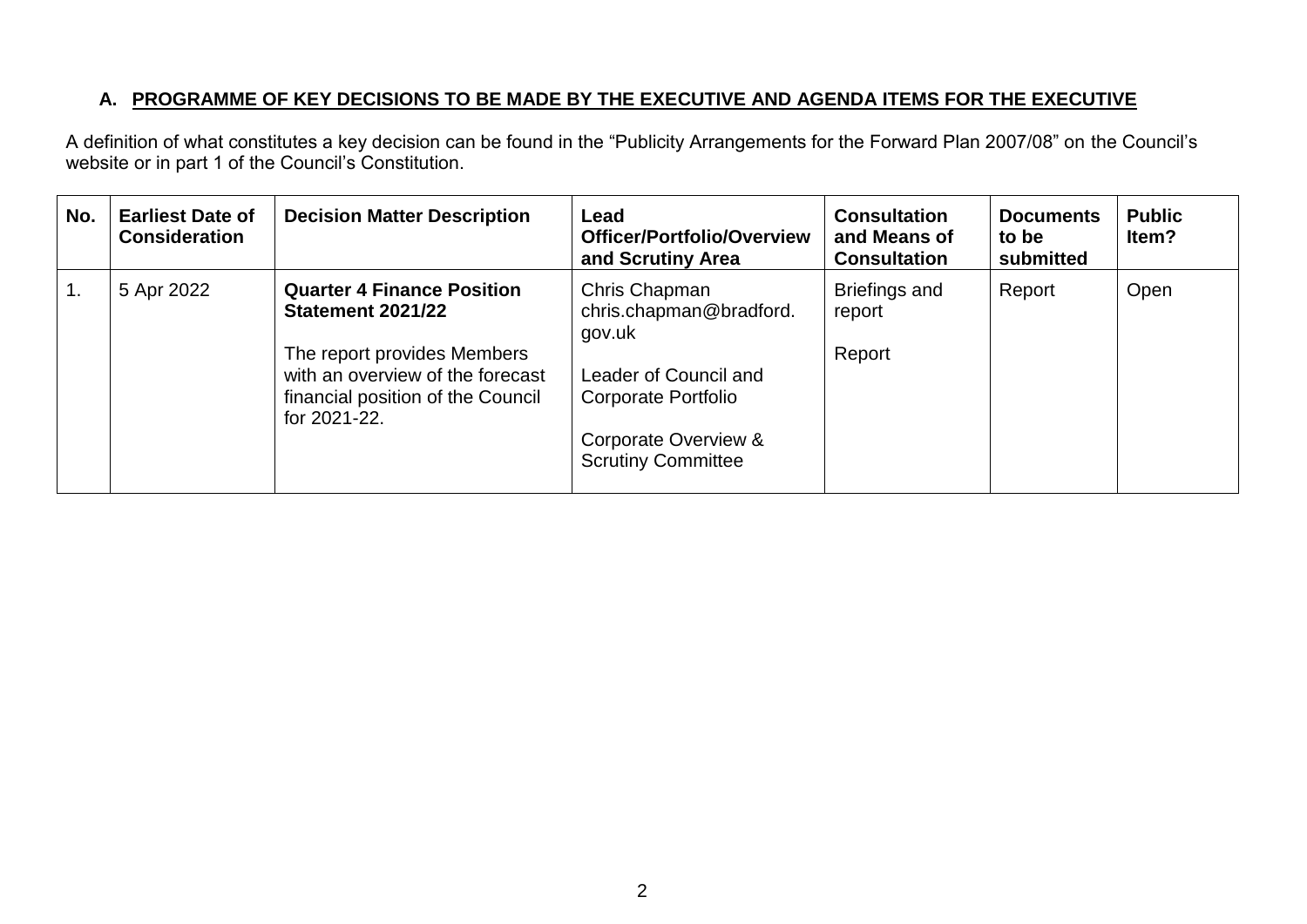| No. | <b>Earliest Date of</b><br><b>Consideration</b> | <b>Decision Matter Description</b>                                                                       | Lead<br><b>Officer/Portfolio/Overview</b><br>and Scrutiny Area                                                                                                                                                    | <b>Consultation</b><br>and Means of<br><b>Consultation</b>                                                                                                                                                                          | <b>Documents</b><br>to be<br>submitted | <b>Public</b><br>ltem? |
|-----|-------------------------------------------------|----------------------------------------------------------------------------------------------------------|-------------------------------------------------------------------------------------------------------------------------------------------------------------------------------------------------------------------|-------------------------------------------------------------------------------------------------------------------------------------------------------------------------------------------------------------------------------------|----------------------------------------|------------------------|
| 2.  | 5 Apr 2022                                      | <b>Bingley Grammar School</b><br><b>Establish Resourced Provision</b><br>and increase building capacity. | Emma Hamer<br>emma.hamer@bradford.<br>gov.uk<br>Deputy Leader of Council<br>and Education, Employment<br>and Skills Portfolio Holder<br><b>Children's Services</b><br><b>Overview &amp; Scrutiny</b><br>Committee | In line with<br>Statutory<br>Proposal: 4 week<br>consultation 13<br>January $2022 -$<br>10 February 2022<br>Online via<br><b>Bradford Council</b><br>Consultation<br>page, Bingley<br>school to include<br>public<br>consultations. | <b>Executive</b><br>report             | Open                   |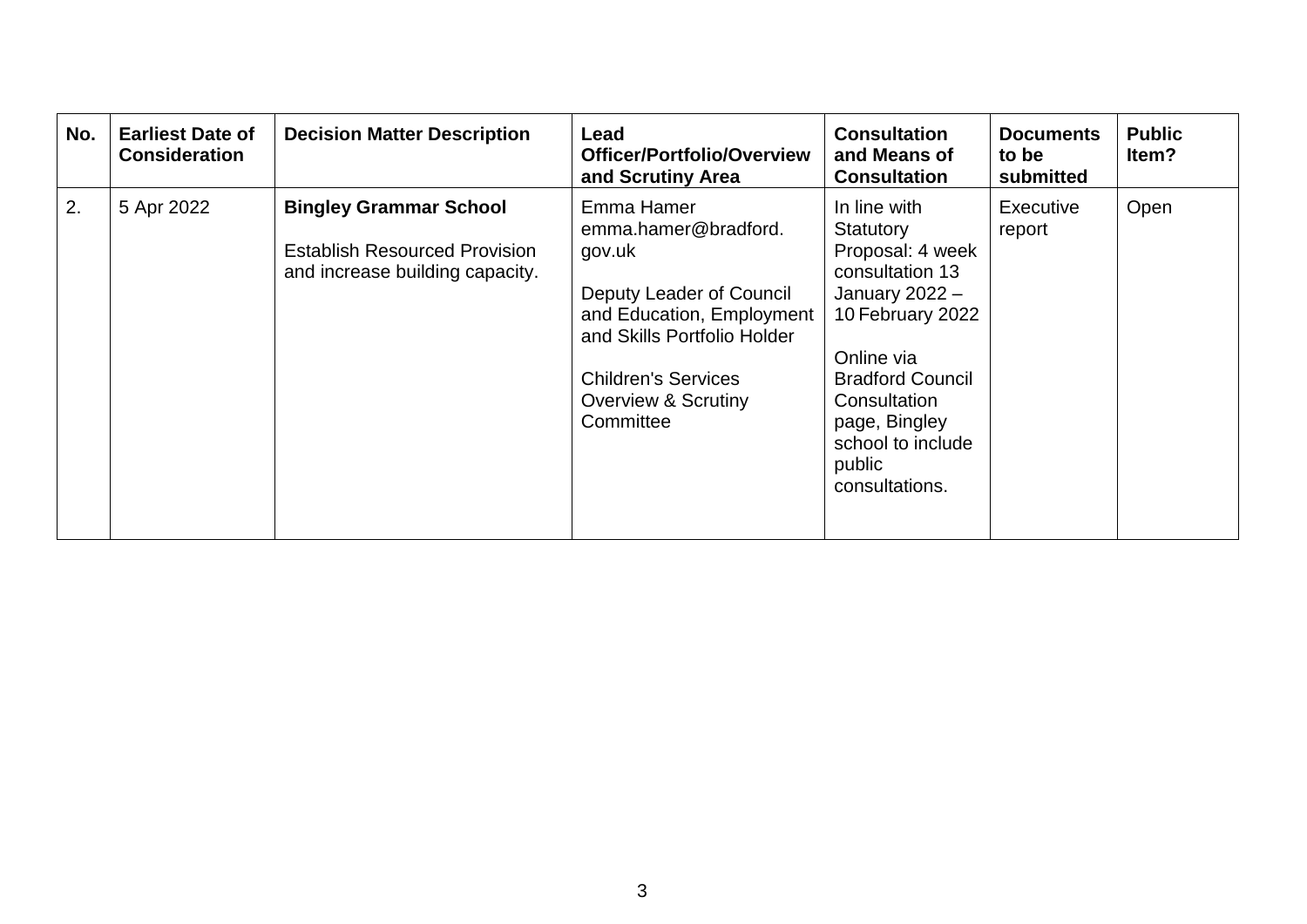| No. | <b>Earliest Date of</b><br><b>Consideration</b> | <b>Decision Matter Description</b>                                                                                                                                                                                                                                                                                                                                                                                                                                                                                                                                                                                                                                                                                                                                                                                                                                                                                                                                                                                                          | Lead<br><b>Officer/Portfolio/Overview</b><br>and Scrutiny Area                                                                                                                                                                 | <b>Consultation</b><br>and Means of<br><b>Consultation</b>                                                                 | <b>Documents</b><br>to be<br>submitted | <b>Public</b><br>Item? |
|-----|-------------------------------------------------|---------------------------------------------------------------------------------------------------------------------------------------------------------------------------------------------------------------------------------------------------------------------------------------------------------------------------------------------------------------------------------------------------------------------------------------------------------------------------------------------------------------------------------------------------------------------------------------------------------------------------------------------------------------------------------------------------------------------------------------------------------------------------------------------------------------------------------------------------------------------------------------------------------------------------------------------------------------------------------------------------------------------------------------------|--------------------------------------------------------------------------------------------------------------------------------------------------------------------------------------------------------------------------------|----------------------------------------------------------------------------------------------------------------------------|----------------------------------------|------------------------|
| 3.  | 5 Apr 2022                                      | <b>Transforming Cities Fund</b><br><b>Programme Update &amp; Scheme</b><br><b>Delivery Approvals</b><br>To provide Executive with an update<br>on the development of the<br>Transforming Cities Fund portfolio of<br>projects following completion of a<br>period of public consultation on the<br>proposals and seeking Executive's<br>endorsement of the scheme benefits<br>and emerging proposals for the:<br>a) Bradford City Centre Cycling &<br>Walking Improvements;<br>b) Bradford Interchange Station<br>Access;<br>c)South Bradford Park & Ride and<br>Bus Expressway; and<br>d) West Bradford Cycle<br>Superhighway Extension.<br>It will also request that delegated<br>authority be given to the Strategic<br>Director Place in consultation with<br>the portfolio holder to progress a<br>range of issues to ensure delivery of<br>the scheme within the required<br>timescales in addition to considering<br>the need for CPO powers.<br><b>Transforming Cities Fund</b><br>Programme Update & Scheme<br>Delivery Approvals. | Richard Gelder Tel: 01274<br>437603<br>Richard.gelder@bradford.<br>gov.uk<br>Regeneration, Planning and<br><b>Transport Portfolio Holder</b><br>Regeneration &<br><b>Environment Overview and</b><br><b>Scrutiny Committee</b> | Portfolio Holder<br><b>Key Stakeholders</b><br><b>Local Ward</b><br>Councillors<br><b>Briefings and</b><br><b>Meetings</b> | Report                                 | Open                   |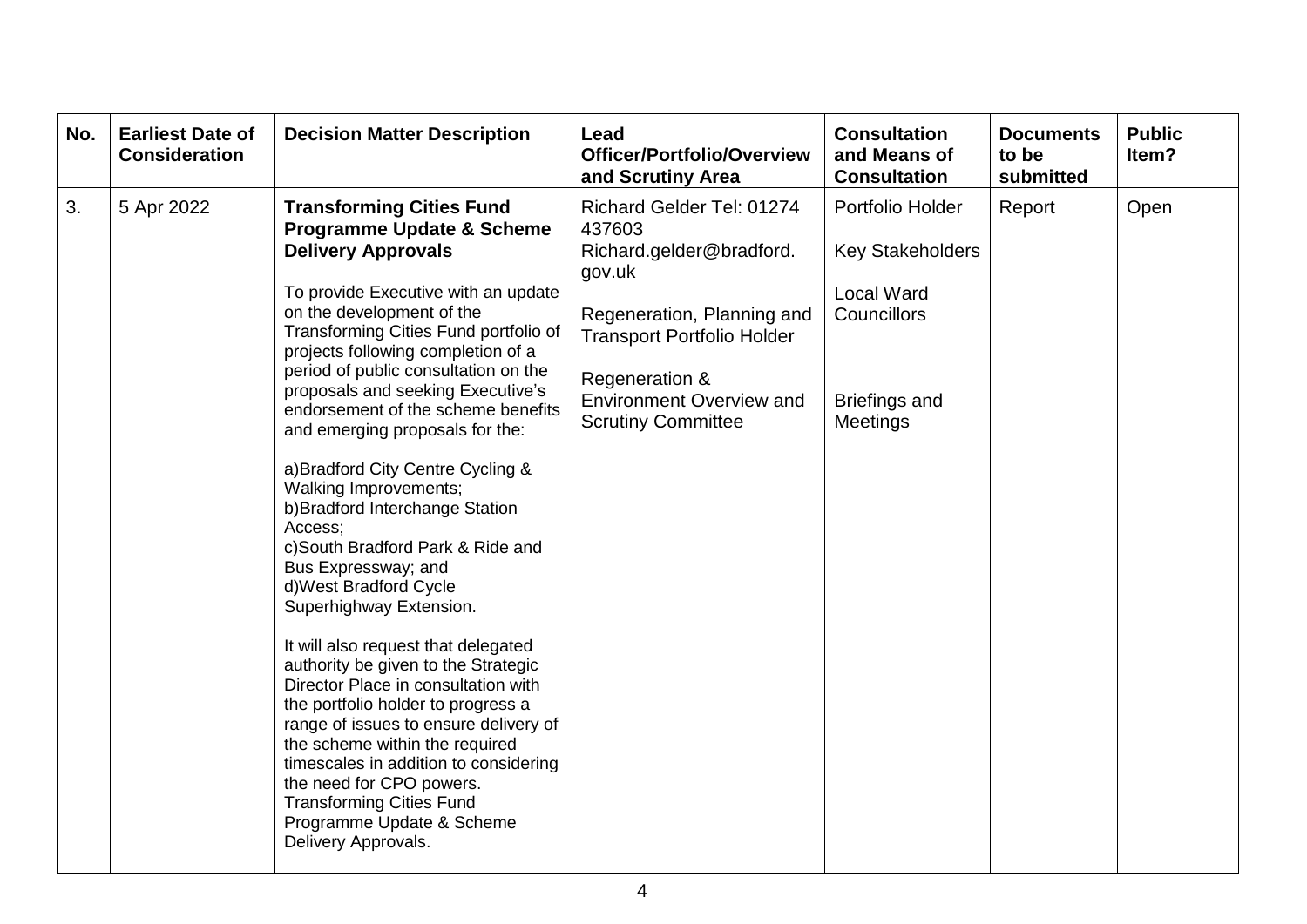| No. | <b>Earliest Date of</b><br><b>Consideration</b> | <b>Decision Matter Description</b>                                                                                                                                                                                                                                                                                                                                                                                                          | Lead<br>Officer/Portfolio/Overview<br>and Scrutiny Area                                                                                                                                                          | <b>Consultation</b><br>and Means of<br><b>Consultation</b> | <b>Documents</b><br>to be<br>submitted | <b>Public</b><br>Item? |
|-----|-------------------------------------------------|---------------------------------------------------------------------------------------------------------------------------------------------------------------------------------------------------------------------------------------------------------------------------------------------------------------------------------------------------------------------------------------------------------------------------------------------|------------------------------------------------------------------------------------------------------------------------------------------------------------------------------------------------------------------|------------------------------------------------------------|----------------------------------------|------------------------|
| 4.  | 5 Apr 2022                                      | <b>Housing Revenue Account</b><br><b>Review and Next Steps</b><br>To consider the opening of the<br>HRA supported by a clear<br><b>Business Model and Plan</b>                                                                                                                                                                                                                                                                              | Jason Longhurst<br>Regeneration, Planning and<br><b>Transport Portfolio Holder</b><br>Regeneration and<br><b>Environment Overview &amp;</b><br><b>Scrutiny Committee</b>                                         | Portfolio Holder<br><b>DLUHC</b><br><b>Briefings</b>       | Report                                 | Open                   |
| 5.  | 7 Jun 2022                                      | City of Culture 2025 / Legacy<br>What is the legacy of City of<br>Culture.<br>What opportunities are available<br>to us to deliver and build on. How<br>can we maximise momentum and<br>continue the commitment to<br>culture & creative industries as<br>driver to support our ambitions for<br>clean growth.<br>The report will seek Executive's<br>approval of different options to<br>deliver on the legacy of City of<br>culture 2025. | Nicola Greenan<br>nicola.greenan'bradford.gov<br>.uk@moderngov.co.uk<br><b>Healthy People and Places</b><br>Portfolio Holder<br>Regeneration &<br><b>Environment Overview &amp;</b><br><b>Scrutiny Committee</b> | Public<br>Statutory<br>Consultees<br><b>Stakeholders</b>   | Report                                 | Open                   |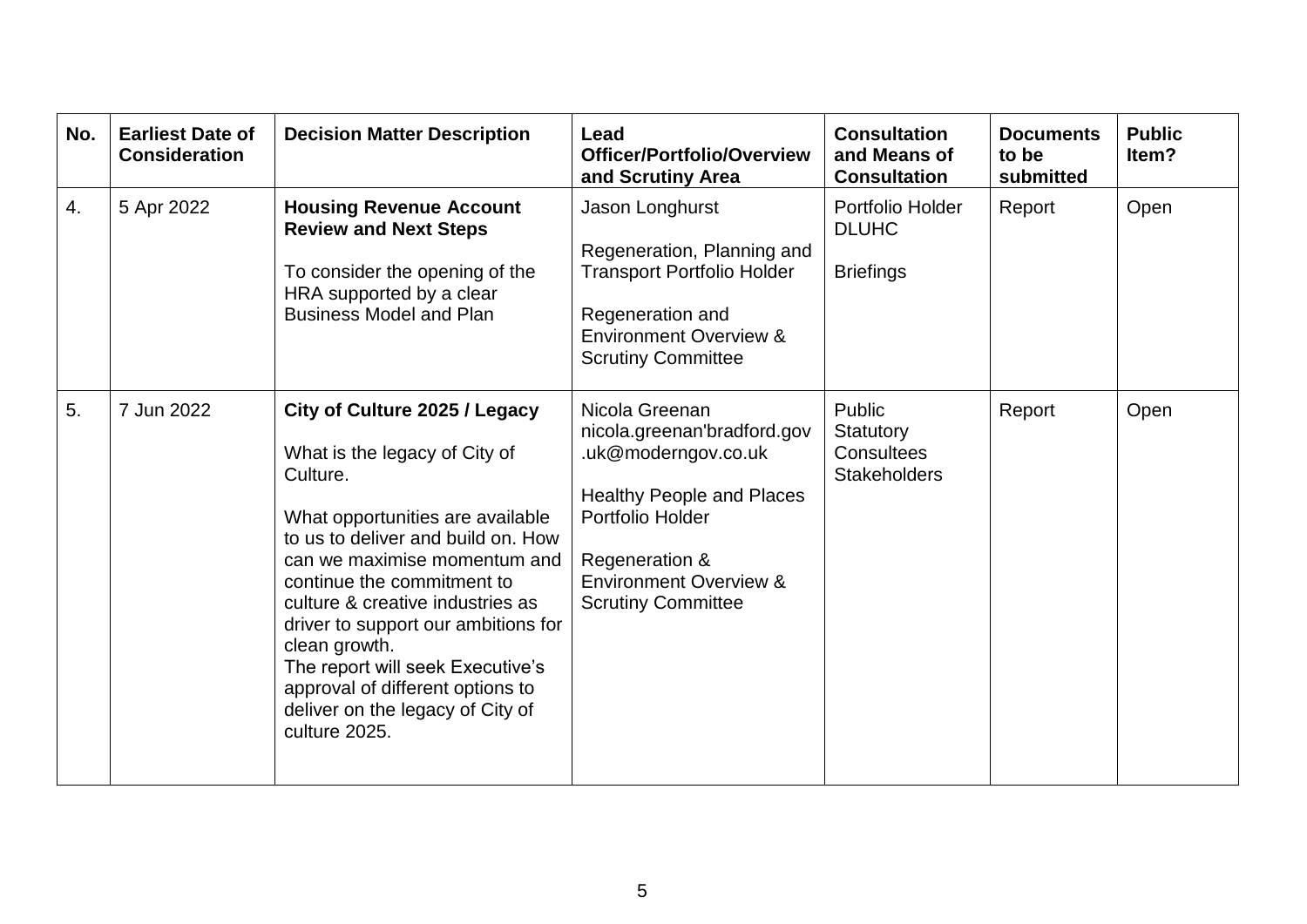| No. | <b>Earliest Date of</b><br><b>Consideration</b>                   | <b>Decision Matter Description</b>                                                                                                                          | Lead<br>Officer/Portfolio/Overview<br>and Scrutiny Area                                                                                                                                                          | <b>Consultation</b><br>and Means of<br><b>Consultation</b> | <b>Documents</b><br>to be<br>submitted | <b>Public</b><br>Item? |  |  |  |
|-----|-------------------------------------------------------------------|-------------------------------------------------------------------------------------------------------------------------------------------------------------|------------------------------------------------------------------------------------------------------------------------------------------------------------------------------------------------------------------|------------------------------------------------------------|----------------------------------------|------------------------|--|--|--|
|     | <b>B.PROGRAMME OF KEY DECISIONS TO BE MADE BY AREA COMMITTEES</b> |                                                                                                                                                             |                                                                                                                                                                                                                  |                                                            |                                        |                        |  |  |  |
| 1.  | <b>Bradford East</b><br>Area Committee<br><b>June 2022</b>        | <b>Bradford East Locality Plan</b><br>2022-2025<br>This report presents the Bradford<br>East Locality Plan 2022-2025 for<br>approval by the Area Committee. | Louise Williams Tel: 01274<br>431066<br>louise.williams@bradford.<br>gov.uk<br>Leader of Council and<br><b>Corporate Portfolio</b><br><b>Health and Social Care</b><br><b>Overview and Scrutiny</b><br>Committee | Area Committee<br>Area Committee                           | Area<br>Committee<br>Report            | Open                   |  |  |  |
| 2.  | <b>Bradford West</b><br>Area Committee<br><b>June 2022</b>        | <b>Bradford West Locality Plan</b><br>2022-2025<br>This report presents the Bradford<br>West Locality Plan 2022-2025 for<br>approval by the Area Committee. | Noreen Akhtar<br>noreen.akhtar@bradford.<br>gov<br>Leader of Council and<br><b>Corporate Portfolio</b><br><b>Health &amp; Social Care</b><br><b>Overview &amp; Scrutiny</b><br>Committee                         | <b>Area Committee</b><br><b>Area Committee</b>             | Area<br>Committee<br>Report            | Open                   |  |  |  |